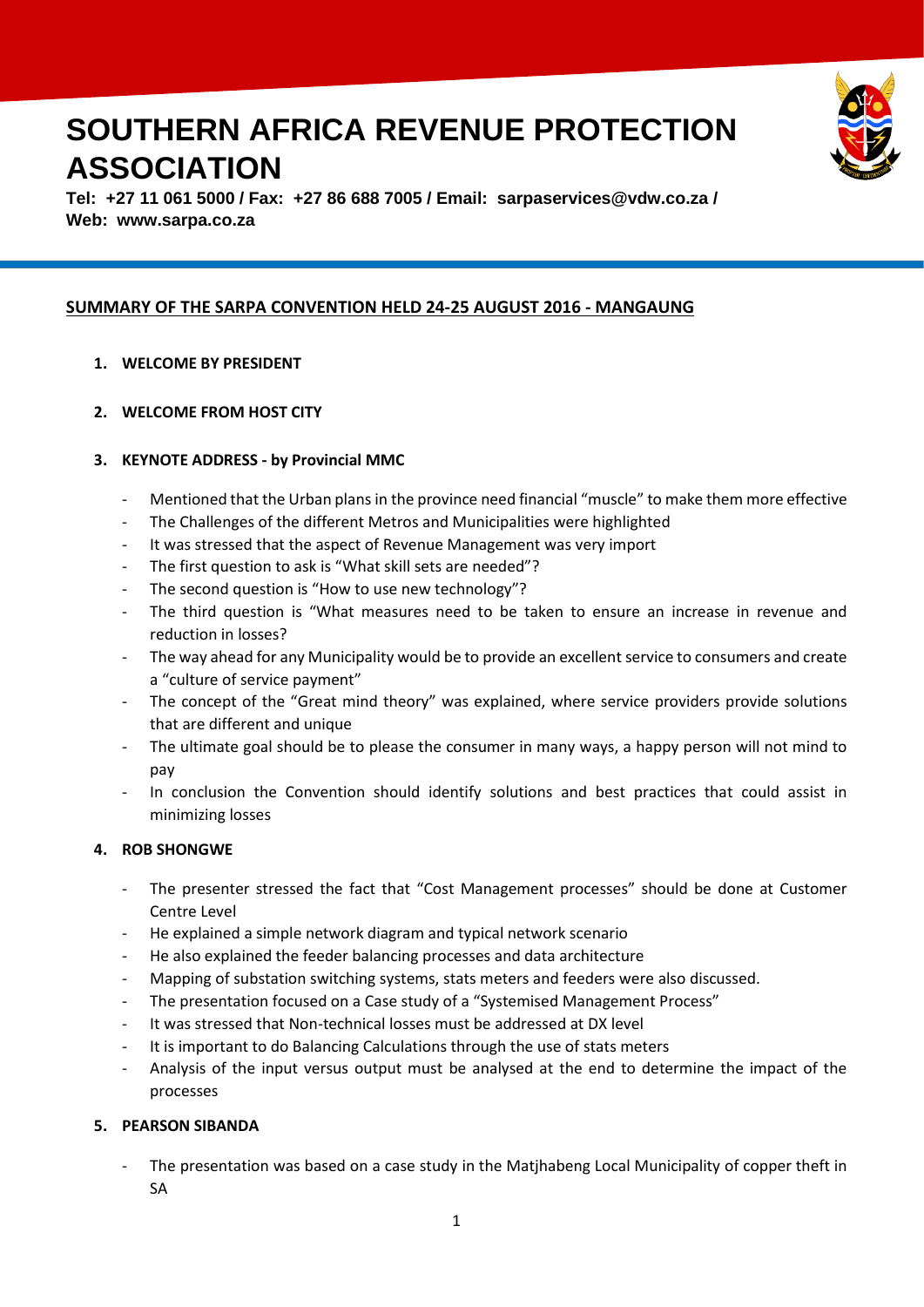- The impact of "Copper theft" on the economy and the consumers was explained. (R 10 billion)
- 370 prosecutions from 1300 arrests (28% conviction)
- Increases in labour and other costs, threat to emergency services and negative to investment in the country
- It was mentioned that issues like these "warrants serious attention"
- The problems were highlighted
- It was said that the drivers of Copper Theft can relate to the term "Wicked Problems" (no understanding of real problems /no definitive solutions/use expensive solutions/requires teamwork/cannot be solved but managed
- He explained the "small wins approach"
- The speaker highlighted the fact that involving the Community is the best weapon against this crime
- The challenges experienced was highlighted such as no mission, little communication, no task team, lack of tools and manpower.
- In conclusion it was pointed out that the biggest problem in the project was to get full cooperation from the police

## **6. HENDRIK GREYLING**

- The presentation was based on a case study of a Revenue Enhancement Project in Naledi Local Municipality in the Stella and Vryburg areas
- He related to the Revenue Recovery plans in Naledi
- It was highlighted that 41.6% of the losses have been recovered, while R105 million are not recovered
- Average recovery was 50% and R50 million not recovered.
- Related to the Vryburg project
- The recovery problems related to several issues, of which the major problem is the 20% metering issues
- Revenue recovery was enhanced from 54% to 99%
- The biggest successes were achieved through the installation of pole mounted split metering systems, community understanding
- The biggest challenge was to address the mistrust of the community towards the Municipality
- The new technology which was introduced in the project namely smart meters was explained
- Also the "smart wallet concept" was explained (using the banks to assist with payments)
- Furthermore, the successes and the "Consumer Dashboard" utilized in the project was analysed
- In conclusion the "lessons learned' were highlighted e.g. how to effectively install and utilize the hardware, as well as to get the most out of the data management systems

# **7. Dr CROUS**

- The presentation started off by focusing on the "lessons learned" in audit project in Mangaung Metro
- The project was focused on Water Demand Management
- He stated that "to measure is to know, if you cannot measure you cannot improve it"
- He spoke on water provision, customer types, water accountability, meter types and reading types
- Altogether 15 000 meters were involved in one geographical area
- The benefits listed were equitable payment, a higher level of accountability for utility staff members and finding a balance between what is lost and what has to be done to address such issues
- He explained the different GIS options utilized and the spatial outputs
- In the project it was found that "Non- revenue water" related to 35% (R 7.2 billion) per annum
- It was highlighted that the main goal of the project was to mainly focus on the low income areas
- The main challenges were accessibility to premises, the condition of the installations, the lack of policies and the funding
- It was stressed that in such projects communicating with the community should be done upfront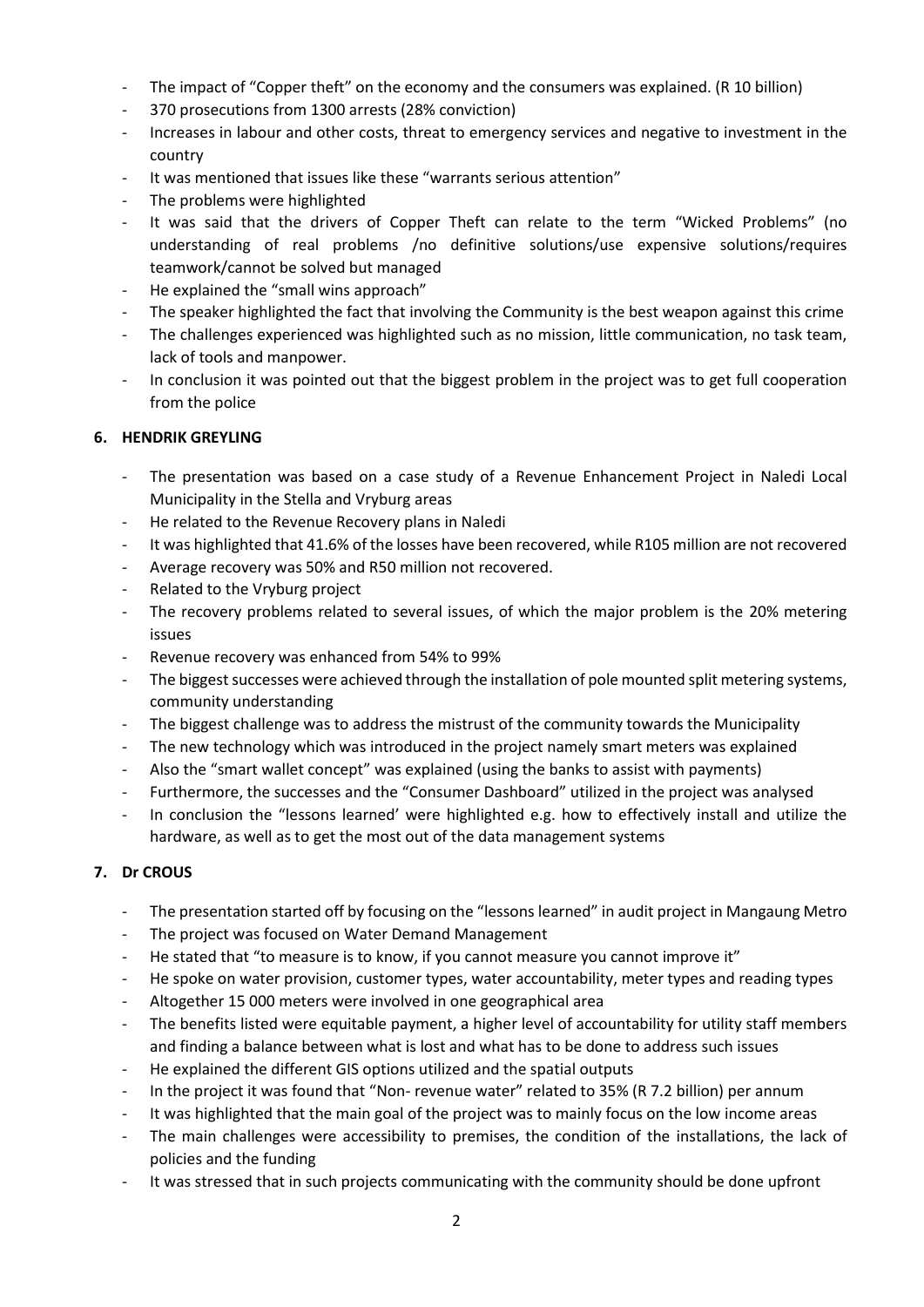The "Virtuous Metering Cycle" was explained (need assessment, meter audits, meter replacement, meter reading, efficient utility operation and increased funding for Engineering services)

# **8. JACOB LEHOKO**

- The presentation focused on how to "Safeguard infrastructure and enhance revenue" according to a case study in the Emfuleni Local Municipality
- The discussion points were:- causes of high revenue losses, Loss types, solution to curb infrastructure vandalism, revenue split and possible leaks
- The installation of robust substation doors, pepper spray system and electronic key systems were highlighted to curb theft and vandalism
- The successful use of Split and AMR meters were explained and the method of application used
- It was stressed that the use of the right strategies will successfully minimize revenue losses
- You also need to get the right resources to do the job

#### **9. DILEEP JOHN**

- The presenter related to the fact that the paper will focus on the "customer compliance approach through Operation Khanyisa"
- The new innovative approach behaviour change approach was explained and the impact that it would make on the market
- Some research stats were shared regarding electricity theft issues
- Eskom's response to the challenges identified was highlighted (Energy Losses Management Programme)
- The interventions to combat losses were highlighted
- The projects approach and phases of implementation were highlighted
- Revenue recovery of R618 million achieved
- Overall losses reduced from 7.12% to 6.43%
- Unique skills were developed in the process
- The process identified "Hotspots" and focus areas
- Effective planning went into dealing with such issues
- The presentation was concluded by highlighting the key learnings which were the difficulties coupled to the selection criteria and the considerations.

#### **10. Dr ISMAEL POOLO**

- The presentation focused on how to fund the optimal metering technology
- The issues discussed were tariff misalignment and smart metering buildings
- The question is therefore to decide "What to fund"
- In this project altogether 22 Municipalities were surveyed on "smart meter enablers"
- The benefits of smart metering were explained
- The results pointed out that only 22% had no or little confidence in smart meters
- Leadership and Management with regard to viability and sustainability was defined as identifying the threat, risk and the vulnerability of the company
- He related to the fact that the lack of Leadership and Management usually results in revenue losses
- The tariff misalignment issues were also discussed and the differences between the Eskom and Municipal profiles were explained
- The presenter pointed out that one should not "outsource what you don't understand"
- The concepts of "Tariff misalignment" and the "smart metering building blocks" were explained
- Closing all the aspects that impact on the way ahead was discussed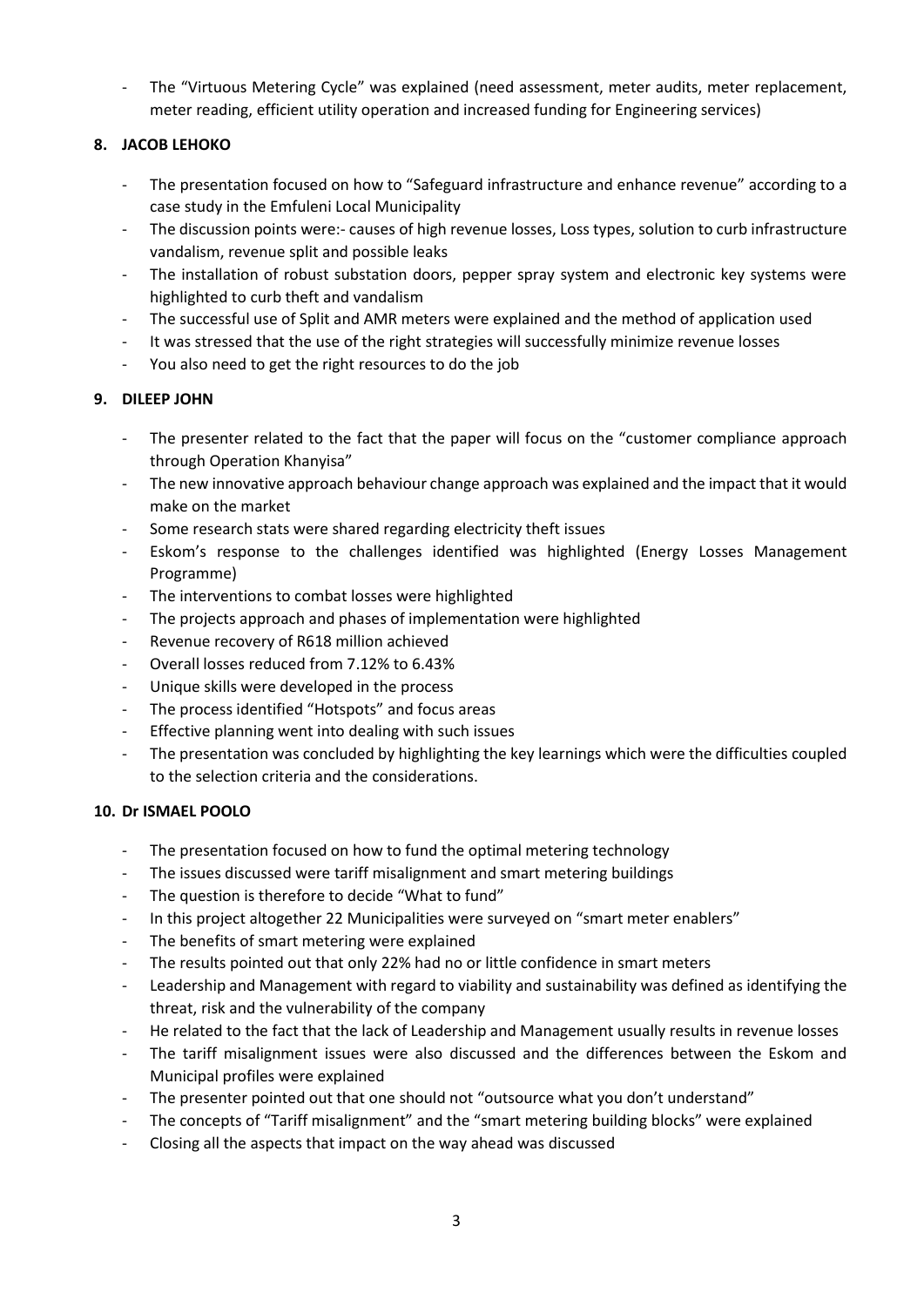#### **11. SHAWN O'NEILL**

- The presenter explained the concept of "choosing cheap in the short term versus a higher upfront cost with lower long term costs"
- He also explained the new STS Technology as well as the value of Security in metering systems
- The cost implications linked to meter replacements and Proprietary Solutions were also explained
- The difference between "known risks" versus "identified risks" were explained
- He explained where to utilize smart meters and where to not. Therefore, cash strapped utilities should choose wisely
- The risk of Cyber Crimes on new technology was also highlighted as it is impossible to recover from attacks
- Smart meters with the new STS 600 was explained
- The risks of the "TID Rollover" concept was discussed
- In conclusion the presenter stated "You can only save money that you have not spent"

#### **12. KAMLAN MOODLEY**

- The presentation was based on the "Right to collect" Solution (RTC)
- The main objectives of the RTC solution was to increase collections and change cultures
- This can be seen as an innovative revenue enhancement program that can reduce losses
- The solution focuses on the quick recovery of payment as well as Cash Flow Management
- He pointed out the fact that the outstanding Debtors books were increasing
- These were created by debtor's information inaccuracies, outdated indigent and pensioner databases, external economic factors and outdated municipal revenue management systems
- The risks are payment of invoices, political interferences, changing economic environment, increased unemployment and legislative changes
- In conclusion the concept of "Processes vs Risks" were explained

#### **13. PANEL DISCUSSION**

- A panel discussion was held with Legal and Law enforcement specialists to discuss the new "Criminal Matters Amendment Act no 18 of 2015
- The Act was introduced on the 1 July 2016
- The different aspects of what the Act focuses on was analysed in detail e.g. the opposing of bail, higher fines for being found in possession of stolen items and longer jail sentences for those found guilty of such crimes
- The fact that the Act also refers to "tampering" was also highlighted
- It was explained that "test cases" will be needed before more clarity of its application will be clear to all the role players

#### **14. NSIKAK UDI**

- The presentation focused on "Plug the bleeding project" in PHED
- He gave an overview of the Nigerian Distribution environment and the different challenges that Distribution companies in South Africa have to deal with
- He also highlighted the processes PHED implemented to minimize losses namely field operations, technology solutions and policies
- The plan is to increase manpower and resources to perform such tasks from 33 to 82
- The challenges faced in the project ranged from losses over 55% collection losses and over 60% overall losses
- The Project analysis and gains achieved through actions were discussed and an amount of R119 million gained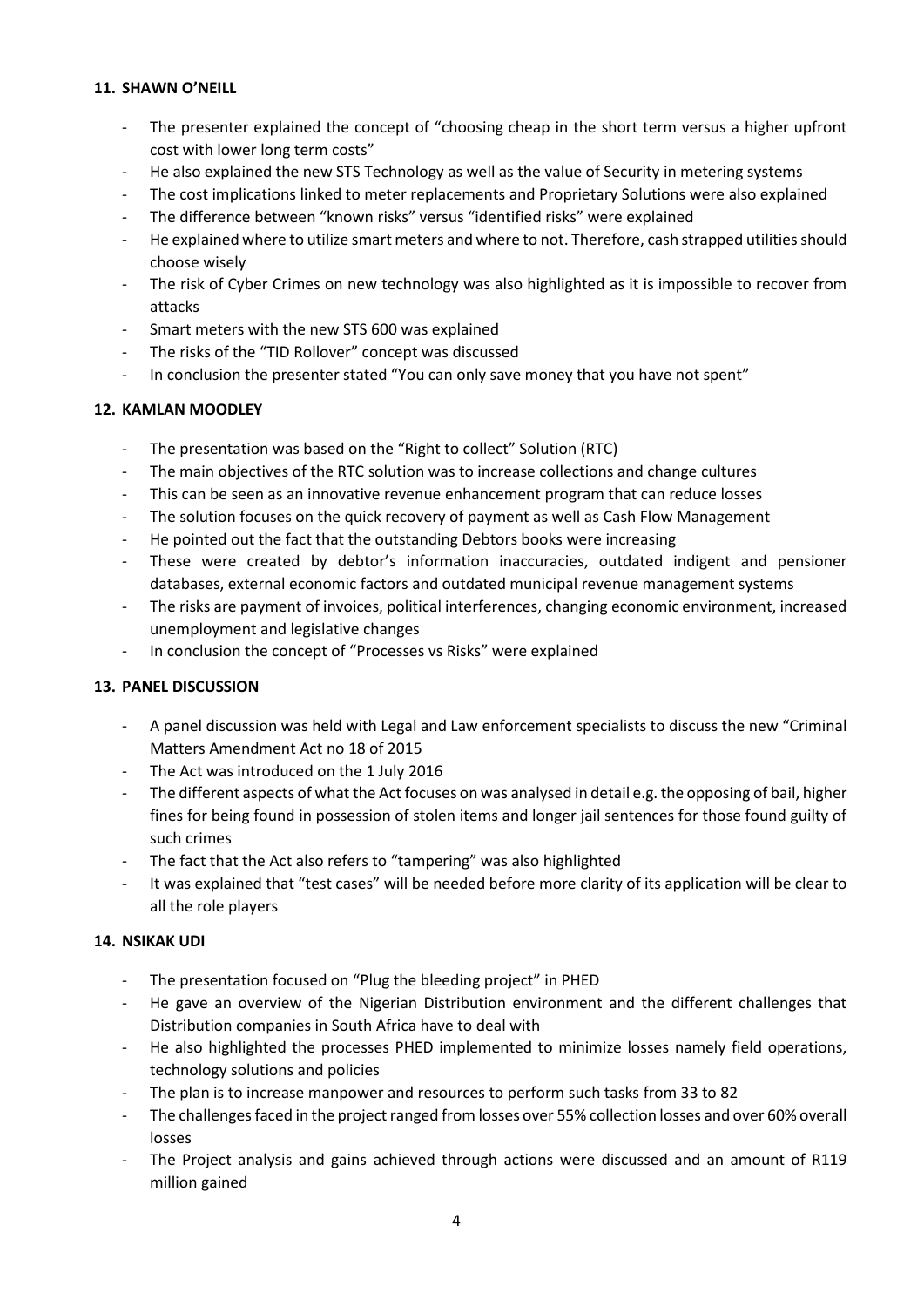- He showed examples of the different types of tampers and highlighted other local issues unique to Nigeria
- The lessons learned was:-inaccurate data base made analysis impossible, inconsistent supply hampered operations, magnitude of the issues with MD meters very difficult to address, hotline increased workload, manpower and resources inadequate, procedure and equipment to recover abandoned meters outstanding
- In conclusion the positive impact of Team building exercises and training exercises was explained

## **15. DAVE TURTON**

- The title of the presentation was "Solutions that count"
- It focused on the introduction of new technology to counter the losses due to thefts and vandalism
- First the effectiveness of the different robust "Protective structures" or enclosures with no visible hinges or locks were explained
- Secondly the different high power locking mechanisms and alarms as well as the functions of the "smart controller" namely event monitoring, E smart reporting and E smart additional features
- The project to curb illegal connections were highlighted
- The presenter highlighted the different "Best practices" with regard to all the systems, enclosures and locks
- He also showed pictures of various successful applications in Utilities in South Africa

## **16. QUENTIN LOUW**

- The presentation focused on the installation of a Pepper gas alarm system in eThekwini Metro
- It was quoted that the identified risks are many and gave some background of the challenges in the Metro
- It was stated that altogether R40.2 million losses per annum have been incurred due to theft and vandalism at substations and other infrastructure
- It was stressed that it was found that in these types of crimes the market demand dictates the theft volume
- The mitigating methodology of pepper gas applications were explained
- The mitigating impact of the solution was also highlighted
- The assumption was shared that approx. R76.8 million losses were prevented (if the previous trend of incidents before the installation of this solution were taken into consideration)
- It was also explained that they use the GSM network to activate the system
- He gave an overview of the results and findings
- It was explained that there was no response unit
- In conclusion it was stated that the main achievements of the project were the reduction in thefts and that all stakeholders received added value

#### **17. PAUL SMITH**

- The presentation focused on Revenue Model and Management for local Government
- Explained the Revenue model as:- contribution to reduce Municipal Consumer debt and protect and enhance the Municipal revenue collection
- The main focus areas are the Commercial and Industrial segment
- The goal is to Reduce Municipal revenue and customer debt and an accurate / integrated data system is a critical element of the model
- Furthermore, it is a way to get money back
- He related to the Gauteng Debt resolution project they were involved in which involved 500 businesses
- It also means cost effective access to meaningful integrated and useful data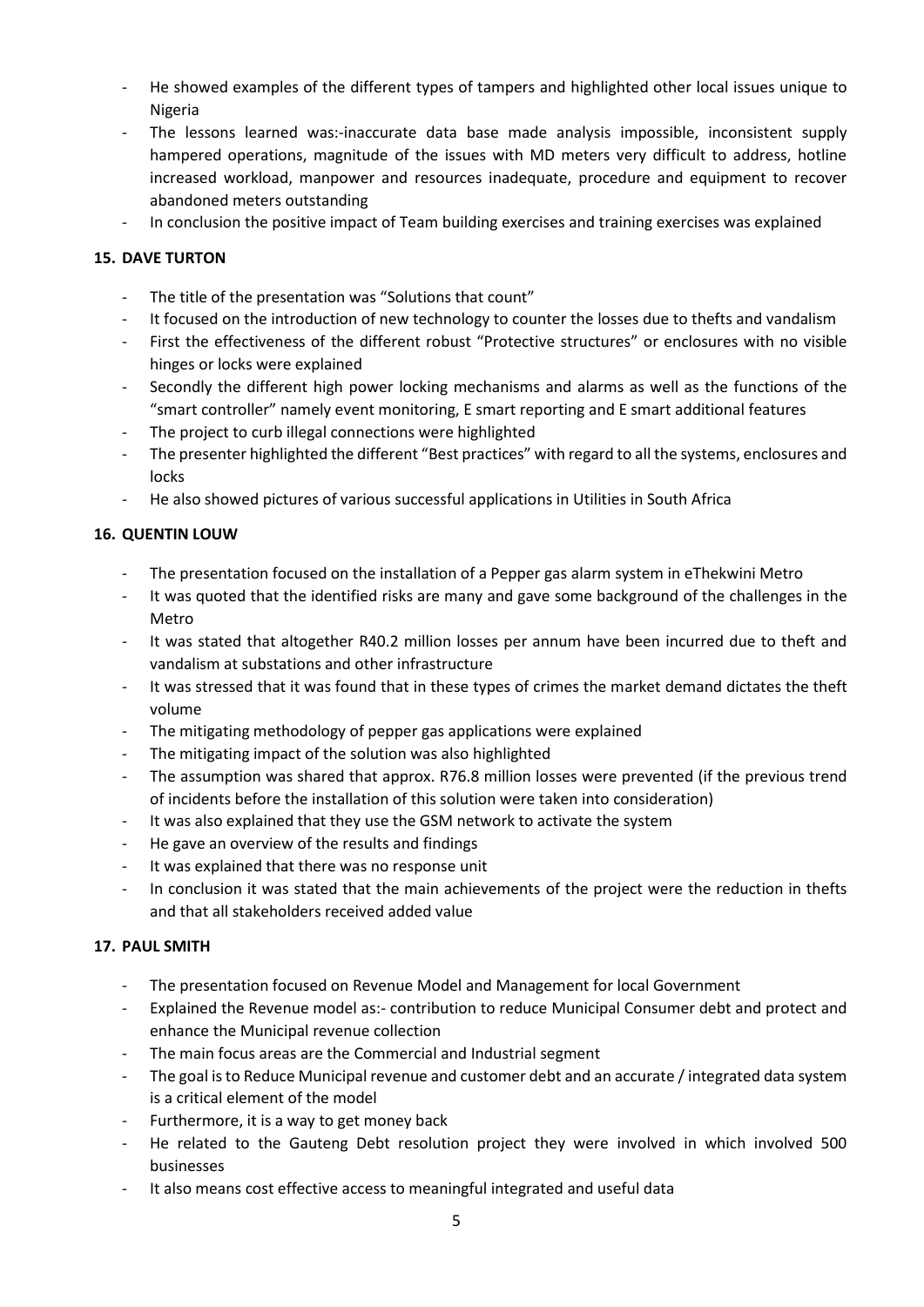- He also spoke to the Organizational development focus and the approx. R50 million debt resolved from 20 top debtors.
- In conclusion it was said that this concept will improve Organizational structure and better reporting

#### **18. THOKO MATSIKA**

- The presentation first focused on Social Media:- a necessity for the modern Municipality
- She explained what social media was a driving business resolution
- Secondly it was explained that a media plan should be driven by a business revolution that has become an essential part of doing business today
- It was explained what the focus should be
- It should involve "Stakeholder Engagement"
- The concept of "The disruptor" was explained which refers to the impact of the media on businesses, Markets and Governments.
- What to consider when tackling these issues were discussed e.g. understanding the protocol to vet
- In conclusion some Case studies were discussed and comparative analysis of the findings were highlighted

#### **19. MARTIN KUHLMANN**

- The presentation was titled A Revenue led Strategy for electric utilities
- He spoke on how to study the Revenue curve to determine the strategy
- He pointed out that the Large Power users were the best to focus on first as their usage was the biggest
- He discussed all the types of Consumers according to their usage curves
- Revenue Curve Large Power Users importance (30%)
- Revenue Curve Small Power Users (70%)
- It is important to analyse the challenges of customer vs services
- In summary when focusing on Non-technical losses one should look at Revenue vs effort vs installation of a Smart Meter

#### **20. WILHELM HERBST**

- The theme of the presentation was regarding the use of efficient and accurate Asset documentation
- The presenter asked "How do you calculate what your losses are, if you don't know what you have"
- He further explained the different steps in calculating losses effectively
- It was stated that you could not measure what you could not manage
- One needed to determine where assets are and then generate documentation to record this aspect
- The Challenges of such issues were analysed
- An overview of the Equipment to be used was discussed
- In conclusion the importance of GIS systems was explained

#### **21. MARINA SHORT**

- The presentation focused on Optimizing Revenue with Data Insights
- The presenter explained the "Credit Arena" concept (which explains all the different role players)
- She explained the concept of "indebtedness" (Credit vs Non-credit)
- Credit standings of consumers were explained
- It was stated the loss of income is the highest priority. The reasons for non-payment was discussed
- It was highlighted which issues influences the Market e.g. Credit, Debt issues and Amnesty
- The Legislative impacts were discussed and the concept of "Data silos" were explained (Municipal own data, Supply Chain data, HR data, Revenue data, customer data, links to other accounts and indigent data